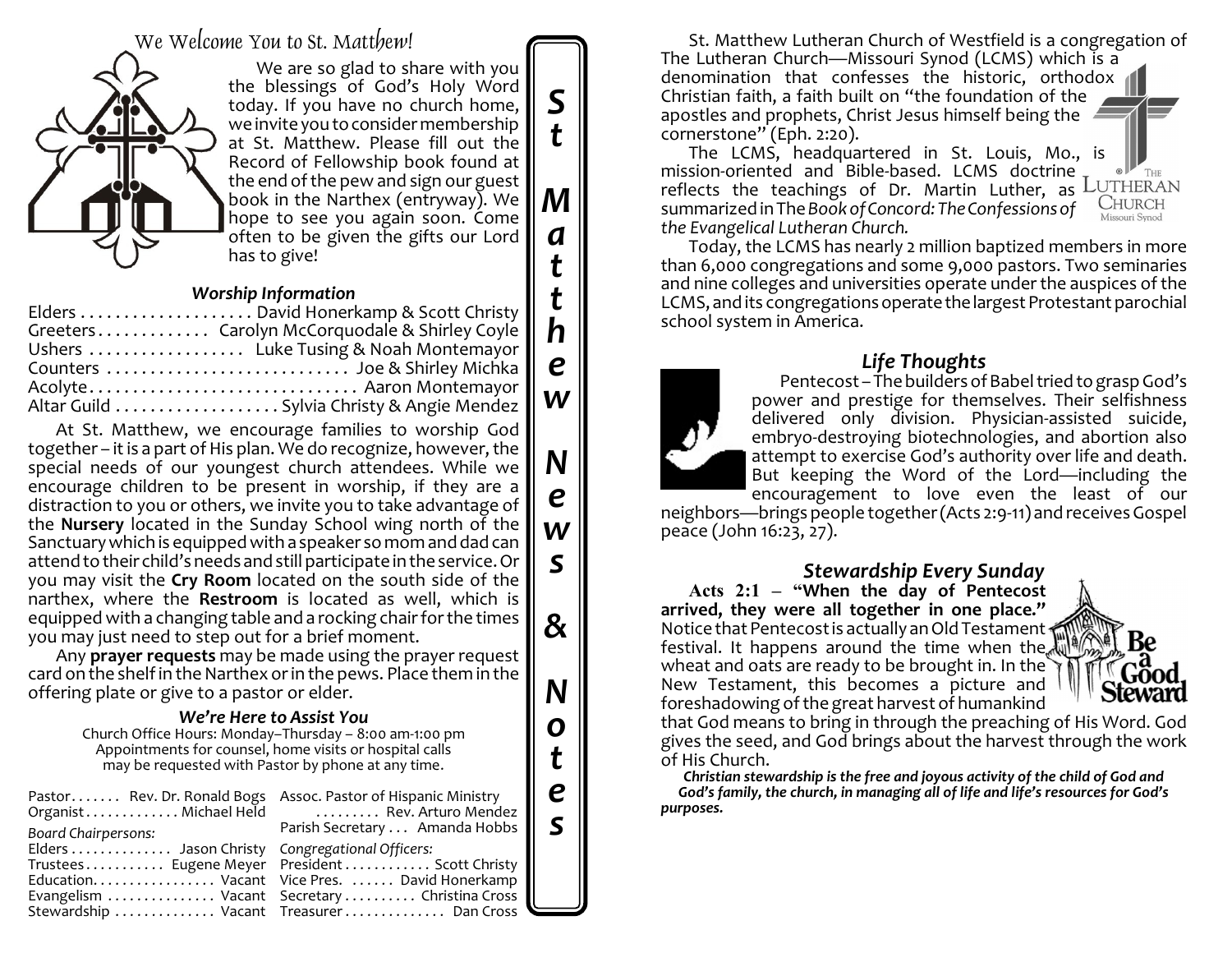### **LED Light Improvement Fund**

A fund for a gradual upgrade of all building lights to LEDs exists to help reduce our utility cost in the future. Any dedicated donations towards this fund please specify "LED Light Improvement Fund." Each light cost about \$100. Please consider "adopting" a light ortwo.



### **KFUO Radio**

KFUO Radio, a media ministry extension of LCMS congregations, shares Christ for you anytime, anywhere on KFUO.org via worship services, Bible and theology studies, practical talk programs, and sacred music.

CHRIST FOR YOU this week on KFUO.org: Study Acts 15-17 on Sharper Iron's "To the End of the Earth" (weekdays at 8:00 a.m. CT), continue studying Genesis on Thy Strong Word (weekdays at 11:00 a.m. CT), and dig into Augsburg Confession Article XX: Good Works on Concord Matters (6/11 at 10:00 a.m. CT). Find your favorite programs on demand at kfuo.org or the KFUO Radio app!

### **Life Quotes**

"The Lord God loves your neighbors—even the ones that annoy you. He cares so much for them that He sent His Son to die and rise again for them—for all of them. For the thief, the bigot, the liberal, the conservative, the one with the manicured lawn who judges your overgrown lawn, and the one who has let their property become overgrown and run down. He cares for all of them. He cares so much that He called you and He placed you in that neighborhood to seek its welfare." Rev. Dr. Jason Broge, guest speaker on The Lutheran Hour – A Life Quote from Lutherans For Life • lutheransforlife.org

*Attendance for Last Week (05/29/2002)* Adult Bible Class - 17 Sun. Divine Service - \$4984 Wed. Morning Bible Class - 11 Wed. Evening Bible Class - 4 *For great is His steadfast love toward us, and the faithfulness of the Lord endures forever.*



# Prayers for Our Church Family & Friends

*First of all, then, I urge that supplications, prayers, intercessions, and thanksgivings be made for all people. . . .This is good, and it is pleasing in the sight of God our Savior, who desires all people to be saved and to come to the knowledge of the truth.–1 Timothy 2:1-4*

Please remember those whose needs have been reported with prayers, cards and visits. Most requests will be listed for *THREE* Sundays unless updated. **BOLD FONT** indicates request is new or has been updated this Sunday.

# *Strength & Healing*

- a **Betty Carol Having surgery (Shirley Coyles' Daughter-In-Laws Aunt)**
- a **Richard Mavus Hospitalized w/Health Complications**
- a **Louise Simmons Health Complications**
- $\mathfrak{B}$  Ernie Bernet Diagnosed with bladder cancer (Seminary friend of Pastor Bogs)
- a Marilyn Holland Diagnosed with cancer (friend of Peg Munson)
- $\mathbf{F}$  Michael Held Healing from a dislocated elbow & other testing
- $\mathbb{F}$  Mary Davis Fell and broke her wrist

# *Cancer/Long Term Healing*

- $\overline{B}$  Curtis Gace Health complications
- a Colin Brogan Recovering from heart surgery (friend of Sonny French)
- a Stephanie Nixdorf diagnosed with stage 4 melanoma (friend of the Held family)
- $\mathbb{F}$  Craig Johnson broken neck from a fall (father of Christina Cross)
- $\mathbb{F}$  Jean Ogletree-receiving chemotherapy on her gall bladder (friend of Nancy Baeza)
- $\mathbb F$  Brandon Pate-diagnosed with partial scerosis of the liver (Friend of Nicole Poppenhusen)
- $\mathfrak{B}$  Rosie Hildebrandt-shingles (sister of Curtis Gace)
- a Aileen Mercer-Failing Eye Sight (Marilyn Kron's Sister)
- Jan Stayton-healing from back surgery
- a Erica Vogt-long term Covid complications (granddaughter of Michael & Jeanne Held)
- a Carolina Villarreal-Cancer&surgery (friend of The Mendez Family)
- a Sue Wright-Cancer Diagnosis (Elaina Albarez Aunt)
- a Benny Albarez Cancer (Elaina Albarez Brother)
- a Leon Lilley-Leukemia (father of Troy Lilley)
- a Chris Pirk-receiving cancer treatment (friend of David & Mikaela Reese)
- a Sherry Adams-radiation for cancer (co-worker of Lester Sentesi)
- a Paul Kron-receiving cancer treatment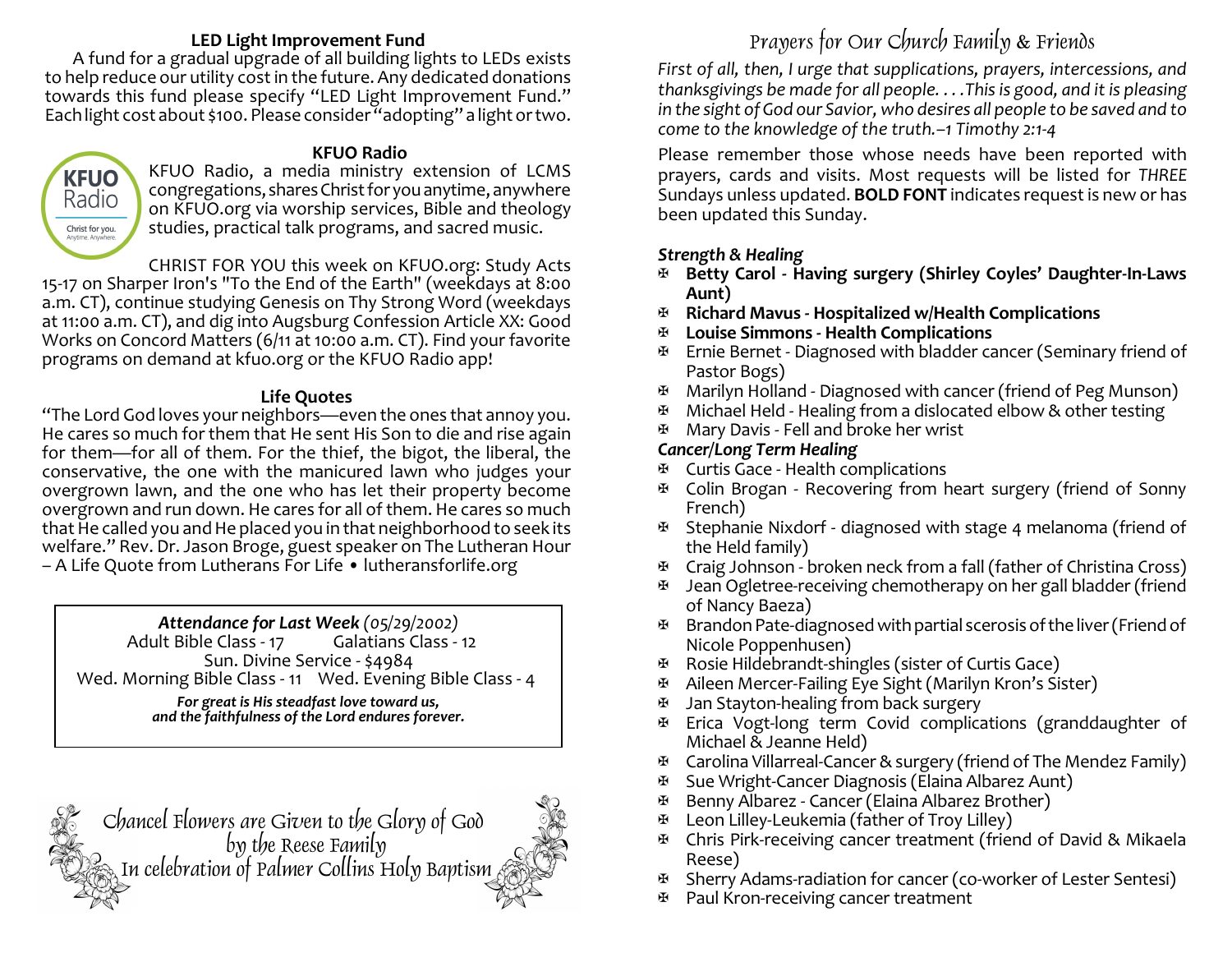- $\mathfrak{B}$  Carmen Arnold–cancer returned (friend of Jarod Christy)
- a Bill Pali–Alzheimers
- $\mathfrak{B}$  Anne McIlhany–heart failure, myasthenia gravis, systemic sclerosis
- a Ceci–kidney issues (great niece of Jim Gibbs)
- a Dave Nahrwold–bladder cancer (father of Elisabeth Held)
- $\mathfrak{B}$  Jeanie Cowger–cancer (step-family of Cowger family)
- a Clarence Meal–lung cancer (friend of Bettye Carter)
- a Phyllis Smith–cancer (cousin of Bryce Koslan)
- a Kevin Clark–broken neck back (brother of Korey Clark)
- Marian Piracci–compromised neuro system (niece of Langleys' sonin-law)
- a Vic Vaz–Lukemia (husband of Sheila Vaz)
- a Chryssa Sharp–ovarian cancer (cousin of Karen Mavus)
- a JoAnn Roberts–chronic Leukemia Stage 1 (wife of Steve Roberts)
- a Miranda Rodriguez–bipolar disorder (friend of Shirley Coyle)
- a Betty Carroll–cancer w/dementia (friend of Cathy Coyle's aunt)
- $\mathfrak{B}$  Odet Mendez–possible breast cancer (sister of Arturo Mendez)
- a Matthew Piserelle–no treatment (brother of Phillip Williamson)
- a Charlie Garton–child w/ brain cancer (friend of Mark Johnson)
- a David Saville–MS (nephew of Louie Pali)
- a Christina Cross–multiple health issues (sister of Dan Cross)

### *Our Shut Ins*

Louise Simmons, Richard & Karen Mavus, Bill Pali, Aileen Mercer, Mario Reyes, Marcia Carr, Dixie Garrett, Arlene Schultz & Gladys Brandt

### *General Prayer*

- $\mathfrak{B}$  The family of Ali Lowitzer–strength during difficult times & for her safe return home (granddaughter of Mary Davis)
- $\mathfrak{B}$  For a safe and healthy pregnancy for Jason & Kim Christy (due in October) & Rebecca
- $\Phi$  For the safety of those serving in the military: Greggrie O'Garro (Navy) - Bahrain (son of Claire O'Garro); Anthony Valles (Army) - Japan (grandson of Nancy Baeza), Chris Crowley (Navy) - USS Roosevelt(son-in-lawofNicolePoppenhusen);Timothy&Benjamin Menz (sons of Paul Menz); Steven & Robert Hailey - Marines (nephews of The Hailey Family)

## *Celebrations*

**Birthdays:** 6/5 Brandy McCorquodale & 6/8 Joe Michka **Baptism Anniversaries:** 6/5 Dalhardt Goebel **Confirmation Anniversaries:** 6/5 Shirley Coyle, 6/5 Shirley Michka, 6/6 Dalhardt Goebel & 6/9 Shawn Goss **Wedding Anniversaries:** 6/5 Rick & Nancy Arimond ~ 52 Yrs., 6/10 Troy & Pamela Lilley  $\sim$  33 Yrs., 6/10 Ray & Nadine Reed  $\sim$  45 Yrs. &  $6/11$  Dale & Renita Haude ~ 39 Yrs.

# Opportunities to Study God's Word

*Sunday School for All Ages* **Preschool - Elementary Classes** begin at 8:45 am in **Room #2.** They children are learning Biblical accounts fromtheGrowinginChrist series. **The Sr. &Jr. High School class** is led by Pastor Mendez in **Room #3 which is now studying "Giving An Answer.".**



### *Sunday Adult Bible Classes*

All members and friends of St. Matthew Lutheran Church are invited to attend the Adult Bible Classes each Sunday at 8:45 am. **The Pentetuch** led by Pastor Bogs meets in the Fellowship Hall (gym). And **Galatians** led by Larry Harvey meets in **Room #4.** Please join us. Bring a friend!



### *Wednesday Mornings*

The Wednesday Morning Bible Study Group will be meeting at **10:00 am** in **Room #2**. We invite everyone who is available to join us to study God's Word. We are studying **Our Divine Service.**

### *Wednesday Evenings*

Wednesday evening Bible Class **meets at 7pm in Room #2.** We are studying Psalms. There is a second class that meets in Room #4 at 6:30pm

### *Men's Breakfast Bible Study*

Joinus fortheMen'sBreakfastandBiblestudyonthe**2 nd Saturday** of the month at **8:00 am** in the Fellowship Hall.

Our next class is June 11<sup>th</sup>. The Board of Elders will meet following study at 10:00am.



# *PRISM – Precious RubiesIn St Matthew*

The next meeting for PRISM will be Saturday, June  $25^{\text{th}}$  at 10a.m. in the

Fellowship Hall. Ladies of all ages are invited to enjoy breakfast, fellowship, and Bible study. We hope to see you there and as always all ladies are welcome.